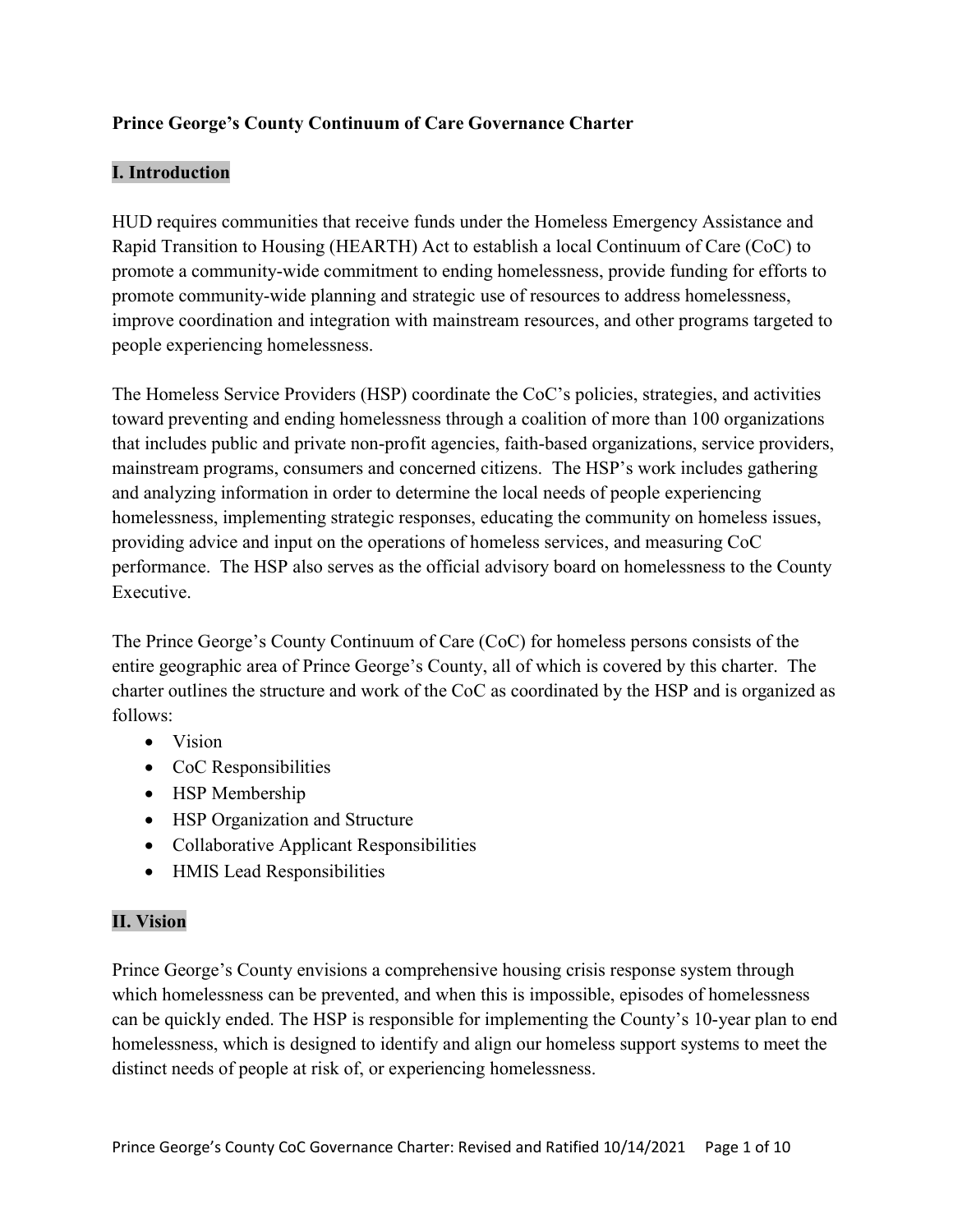The County shares the goals of "Home, Together" the Federal Strategic Plan to Prevent and End Homelessness:

- To end homelessness among veterans
- To end chronic homelessness among people with disabilities
- To end homelessness among families with children
- To end homelessness among unaccompanied youth
- To end homelessness among all other individuals

To make these goals a reality, the Homeless Services Partnership (HSP) commits to:

- Implement coordinated entry to standardize assessment and prioritization processes and streamline connections to housing and services.
- Quickly identify and engage people at risk of and experiencing homelessness.
- Intervene to prevent people from losing their housing and divert people from entering the homelessness services system.
- Provide people with immediate access to shelter and crisis services without barriers to entry if homelessness does occur.
- Quickly connect people experiencing homelessness to housing assistance and services tailored to their unique needs and strengths to help them achieve and maintain stable housing. Prevent returns to homelessness through connections to adequate services and opportunities.
- Build and sustain the political will and community support to end homelessness.

# III. Responsibilities of the Prince George's County CoC

The responsibilities of the Prince George's County CoC, the HSP, and Prince George's County Department of Social Services (PGCDSS) as the Collaborative Applicant and Homeless Management Information System (HMIS) Lead include the following activities: Operate the CoC; Operate an HMIS; CoC Planning; Prepare an application for CoC Funds.

## A. Operate the CoC

- Develop, follow, and update annually this Governance Charter, which includes all procedures and policies needed to comply with HUD requirements and with HMIS requirements.
- Conduct bi-monthly HSP meetings and at least quarterly meetings of HSP committees, subcommittees and workgroups.
- Appoint additional committees, sub-committees or workgroups as needed.
- Recruit new HSP members, issue a public invitation for new members, and conduct an orientation session for new members at least annually.
- Establish and operate a coordinated entry system that provides an initial, comprehensive assessment of the needs of individuals and families for housing and services.
- Establish and consistently follow written standards for providing CoC assistance.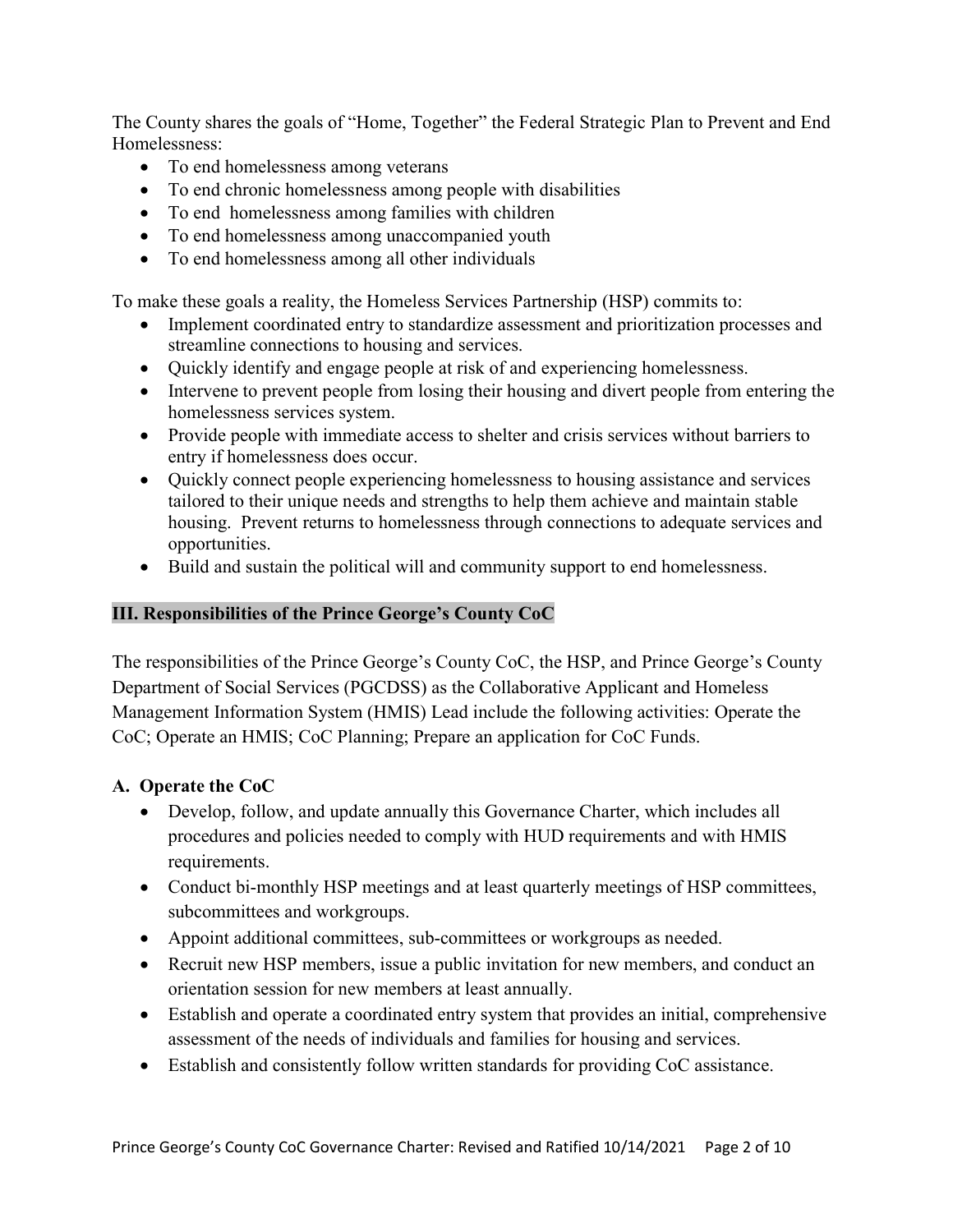- Consult with recipients and subrecipients to establish performance targets appropriate for population and program type.
- Monitor performance of CoC recipients and subrecipients, evaluate outcomes, and take action against poor performance.
- Monitor and evaluate CoC System Performance against HUD's performance benchmarks
- Report the outcomes of CoC projects and CoC System performance to HUD annually.

## B. Operate a Homeless Management Information System

- Designate a single HMIS for the CoC's geography, and an eligible entity to serve as the CoC's HMIS Lead.
- Review, revise, and approve a CoC HMIS data privacy plan, data security plan, and data quality plan and ensure that the HMIS is administered in compliance with HUD requirements.
- Ensure consistent participation by CoC recipients and subrecipients in HMIS
- Utilize HMIS data and reports to allow the CoC to evaluate the efficiency of programs and the system as a whole.

## C. CoC Planning

- Coordinate the implementation of a housing and service system within Prince George's County that meets the needs of homeless individuals and families. At a minimum, the system encompasses the following:
	- o Outreach, engagement, and assessment
	- o Shelter, housing, and supportive services
	- o Prevention and diversion strategies
	- o Emergency relocation strategies
	- o Rapid Exit and Move on strategies
- Plan for and conduct a Point-In-Time (PIT) count of homeless persons within the CoC, including a housing inventory of shelters, transitional housing, and permanent housing for homeless persons.
- Conduct an annual gaps analysis of the needs of homeless people, as compared to available housing and services within the CoC geographic area.
- Utilize HMIS data, client interviews, and other methods to evaluate the effectiveness of CoC and ESG programs, as well as the County's homeless response system as a whole.
- Provide information required to complete the Consolidated Plan within the CoC geographic area.
- Coordinate with Emergency Shelter Grant (ESG) recipients to ensure their participation in the Coordinated Entry System and HMIS.
- Consult with ESG recipients regarding the allocation of ESG funds and the evaluation of the performance of ESG recipients.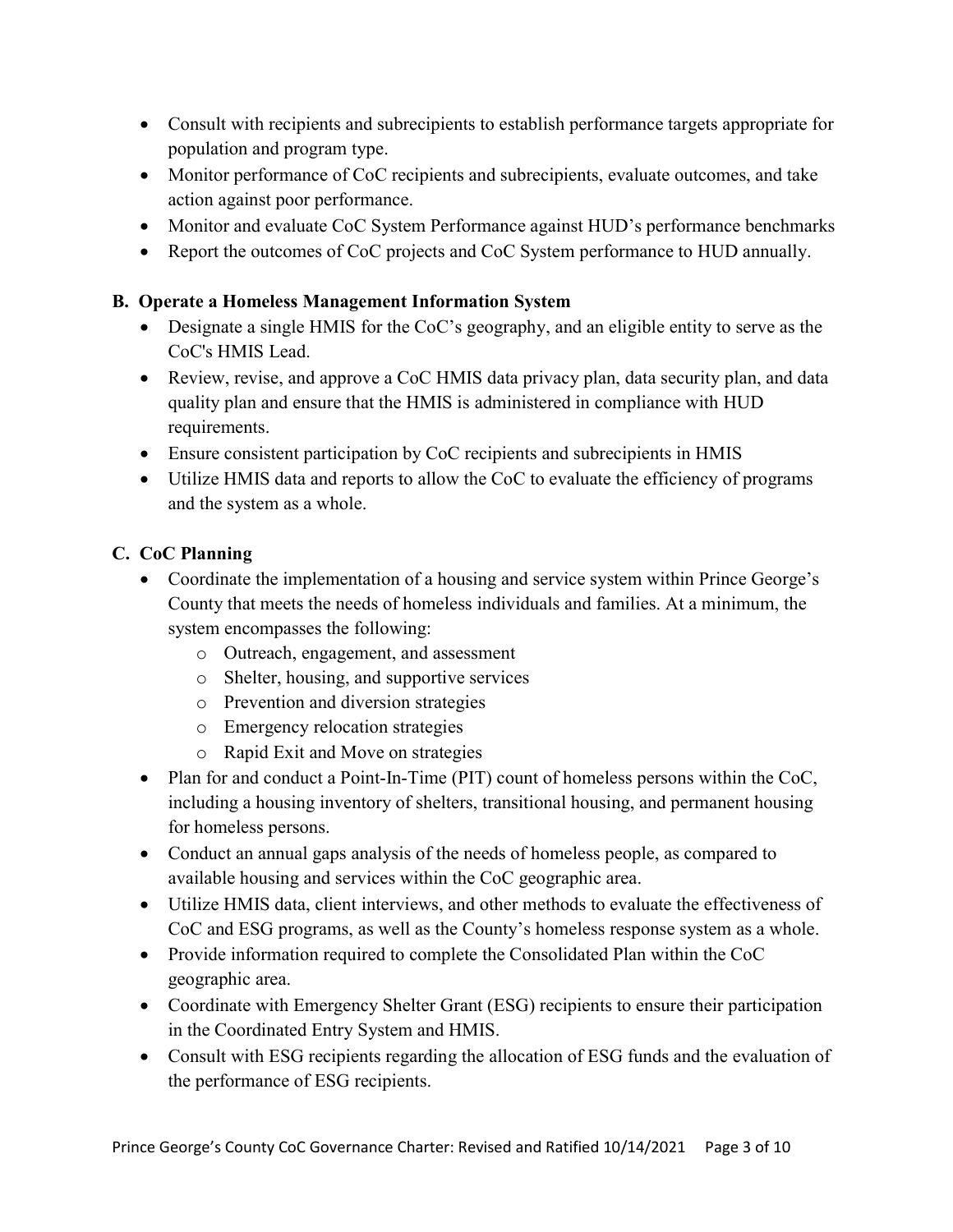### D. Prepare an Application for CoC Funds

- Design, operate, and follow a collaborative process for the development of a CoC application to HUD.
- Establish priorities that align with local and federal policies for recommending projects for CoC Program funding.
- Designate an eligible Collaborative Applicant to collect and combine the required application information from all applicants.
- Determine whether to select the Collaborative Applicant to apply for Unified Funding Agency (UFA) designation from HUD.
- Approve the final submission of applications in response to the CoC Notice of Funding Availability (NOFA)

## IV. HSP Membership

## A. General Membership

The HSP is open to any organizations or persons residing or doing business in Prince George's County with an interest in preventing and/or ending homelessness in the community. Membership includes Faith-based organizations, Neighborhood Associations, Homeless and formerly homeless persons, Homeless advocates, Somatic and Behavioral Healthcare Providers, Government representatives, Non-profit Organizations, the Business Community, the Board of Education, Colleges and Universities, the Departments of Social Services, Health, Housing and Community Development, and Corrections, Law Enforcement, the Housing Authority, the Veteran's Administration, and Community Development Corporations. All members are encouraged to attend HSP meetings and to participate more extensively in the CoC by serving on a committee, sub-committee, or workgroup.

### B. Duties of the HSP

- Promote a community-wide goal to end homelessness
- Implement the strategic plan to prevent and reduce homelessness and minimize the trauma and dislocation cause to homeless families and individuals
- Review and monitor any program that is a component of the CoC
- Produce an annual report for the County Executive and Council on the state of homelessness in the county, and suggest any improvements to the CoC, including process changes, to reduce any barriers to housing and minimize the time needed to move someone from homelessness to housing
- Educate the community about homelessness, best practices to reduce homelessness and resources needed
- Recommend and promote partnerships with any private organization, business, corporation, philanthropic organization/foundation, and any municipal, state, or federal government agency to improve the County's ability to prevent and reduce homelessness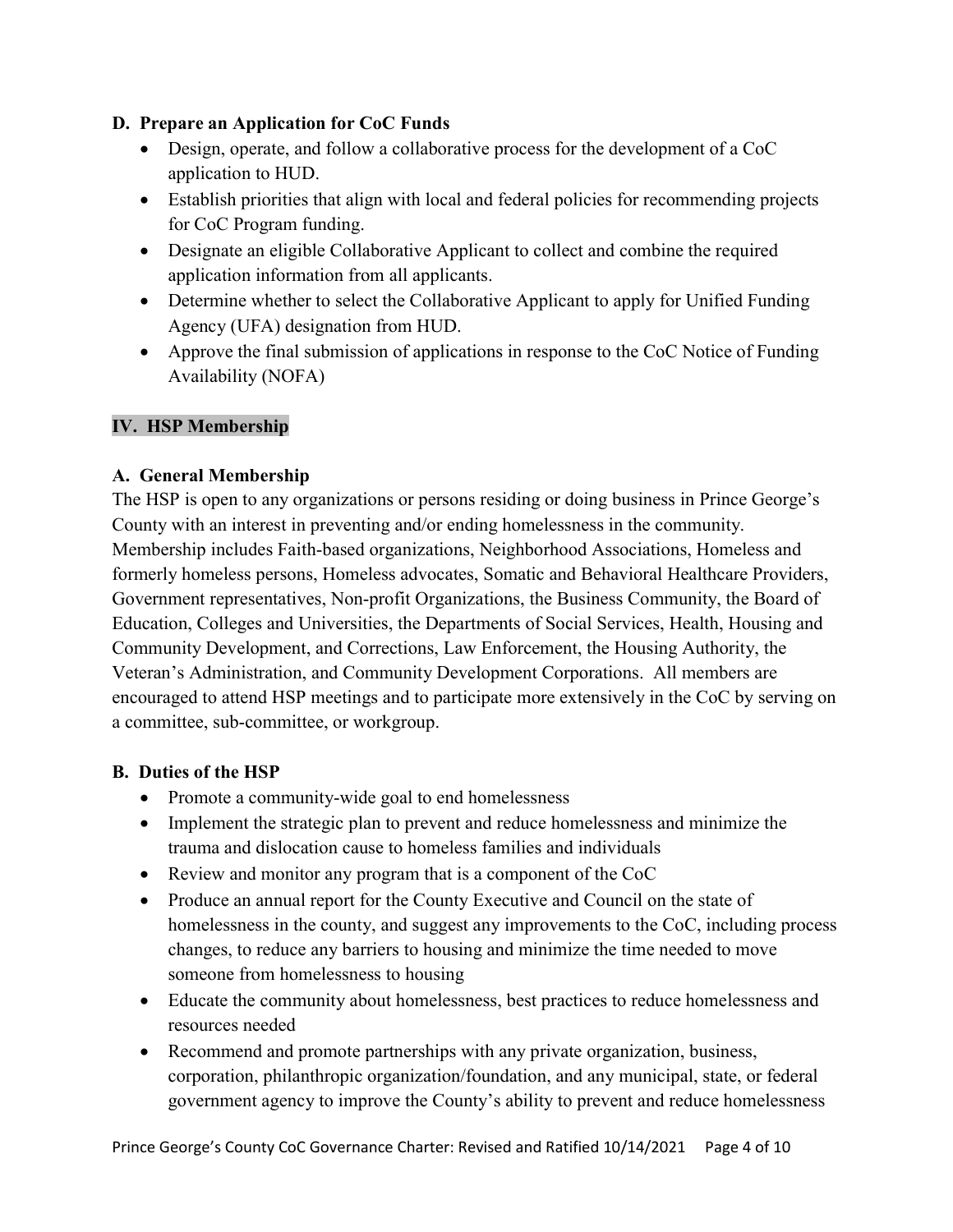### C. Meetings and Agenda

The HSP holds full membership meetings at least bi-monthly. The HSP's Executive Committee, which consists of members from both the public and private sector, announces the date, time and location of these meetings, sets the meeting agenda and publishes it at least 24 hours before the meeting. Meeting agendas are posted to the HSP shared drive as well as emailed to all members for review prior to the meeting. During times of crisis when in-person meetings would jeopardize community health and well-being, meetings may be held virtually or information communicated via email or other socially distant means.

### D. Voting

HSP members determine and approve CoC policy by a majority vote of HSP members. HSP member organizations are granted one vote per organization. This does not preclude organizations from having more than one employee attend CoC committee, subcommittee, workgroup and/or full CoC meetings. In situations where more than one employee from an organization is present at a committee, subcommittee, workgroup or full CoC meeting, only one person can represent the organization in a voting role. Furthermore, if there are different employees from the same organization, on different committee, subcommittee and/or workgroups each employee can vote at their own committee, subcommittee and/or workgroup meeting (as long as only one person per agency is voting at that meeting). HSP individual members, including homeless and formerly homeless persons, are authorized to vote as an individual.

#### V. HSP Organization and Structure

#### HSP Executive Committee/CoC Board

The HSP is led by the Executive Committee (CoC Board) which consists of the Co-Chairs and Co-Secretaries of the HSP; Co-Chairs of all standing committees, sub-population work groups; and three members elected from the general HSP membership. Considerations for Executive Committee representation include expertise and experience in homelessness, geographic distribution, diversification of interests, as well as HUD funded and Non-HUD funded agencies. The HSP and all of its committees, sub-committees, and work groups shall be co-chaired by a representative from the public sector and a representative from the private sector.

The term for HSP Executive Committee members is two years. Upon expiration of the term, members can be reappointed to a new two year term. If a member is appointed to fill a vacancy before a term expires, the successor serves the rest of the unexpired term. The Co-Chairs and Co-Secretaries of the HSP are elected by the general membership. Co-chairs of the committees, sub-committees, and work groups are nominated by the Executive Committee and approved by the HSP membership.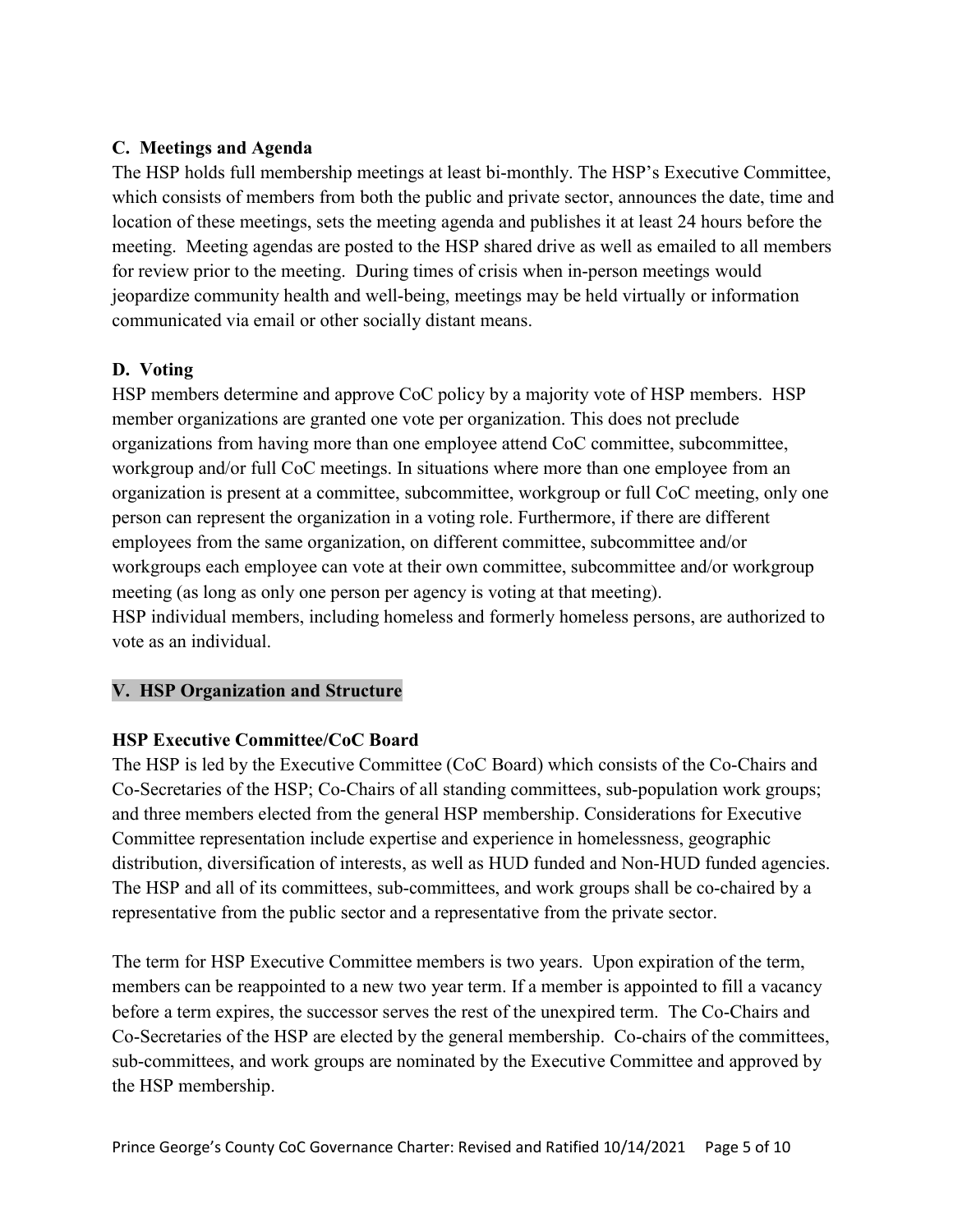The HSP Executive Committee meets a minimum of quarterly and written agendas and meeting minutes are kept and made public to promote transparency.

The HSP Executive Committee is responsible for establishing committee, sub-committees, and work groups, as well as drafting CoC policies and procedures. Additional duties include:

- Coordinate the overall system of care
- Implement, monitor, and update the CoC's Strategic 10-Year Plan to end homelessness
- Establish and follow written standards for providing CoC assistance
- Develop and recommend policies and procedures for approval by the HSP
- Plan CoC activities in coordination with appropriate groups including all other committees, subcommittees, and workgroups
- Review summary reports from all activities of committees, subcommittees, and workgroups
- Hold meetings of the full membership, with published agendas, at least bi-monthly, unless doing so would pose a public health risk.
- Coordinate the full CoC to adopt, follow, and update annually a governance charter in consultation with the Collaborative Applicant and HMIS Lead

### Conflict of Interest

The CoC, the HSP and its Executive Committee will comply with the Conflict of Interest requirements outlined in 24 CFR part 578.95. In addition, any individual participating in or influencing decision-making must identify actual or perceived conflicts of interest as they arise and comply with this policy. Disclosure should occur at the earliest possible time and, if possible, prior to discussion of any issue. Individuals with a conflict should abstain from voting on any issue in which they may have a conflict. No member of the HSP Board shall vote upon or participate in the discussion of any matter which shall have a direct financial bearing on the organization that the member represents. This includes all decisions with respect to funding, awarding contracts, and implementing corrective actions. Any HSP Board member finding themselves in a situation where conflict of interest may arise shall recuse himself/ herself from proceedings. The recusal shall be duly recorded in the HSP minutes. All HSP processes shall comply as it relates with the requirements of 24 CFR Part 578.95(b).

### Committees, Sub-Committees, & Work Groups

Prince George's County HSP is organized into eight committees that conduct the work of the CoC and five workgroups that represent the needs of distinct sub-populations. Each committee and workgroup is made up of stake holders from the public and private sectors and is responsible for completing the tasks and that will propel the County towards its goal of ending homelessness. Decisions made by the committees are decided by majority vote of committee membership. Each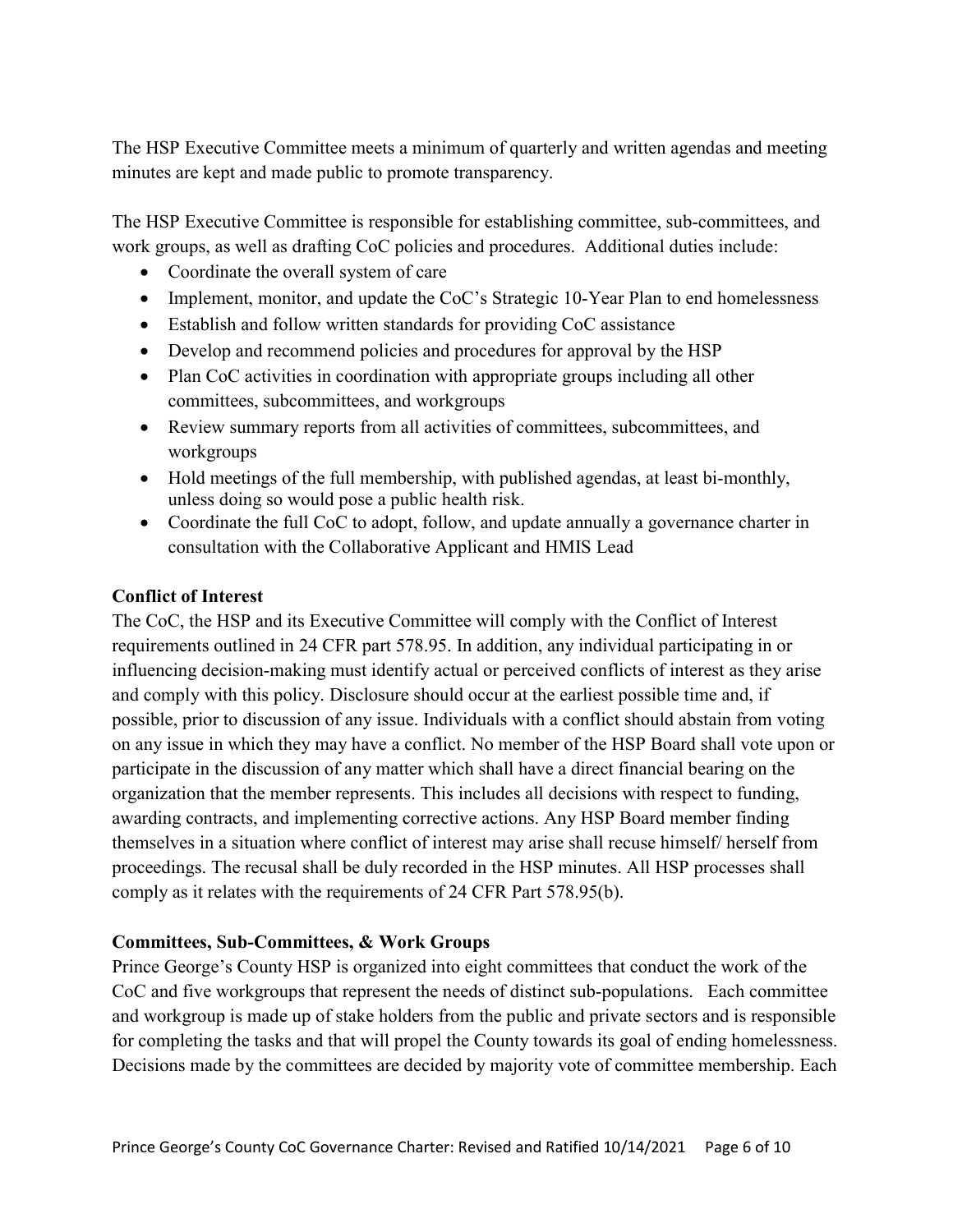individual member has one vote, and one representative from each organization has one vote. All committees operate with two co-chairs.

Committees and workgroups provide members with a venue for coordinating efforts and assisting each other, which, in addition to improving outcomes for our consumers, makes the County a more attractive place for funders and government agencies to invest money. By working in partnership the HSP ensures that funding applications are submitted that meet the needs of our consumers, utilize the talents and strengths of provider organizations, and ultimately have a strong chance of being funded. mittees and workgroups provide members with a venue for coordinating effing each other, which, in addition to improving outcomes for our consumer ty a more attractive place for funders and government agencies to invest m i

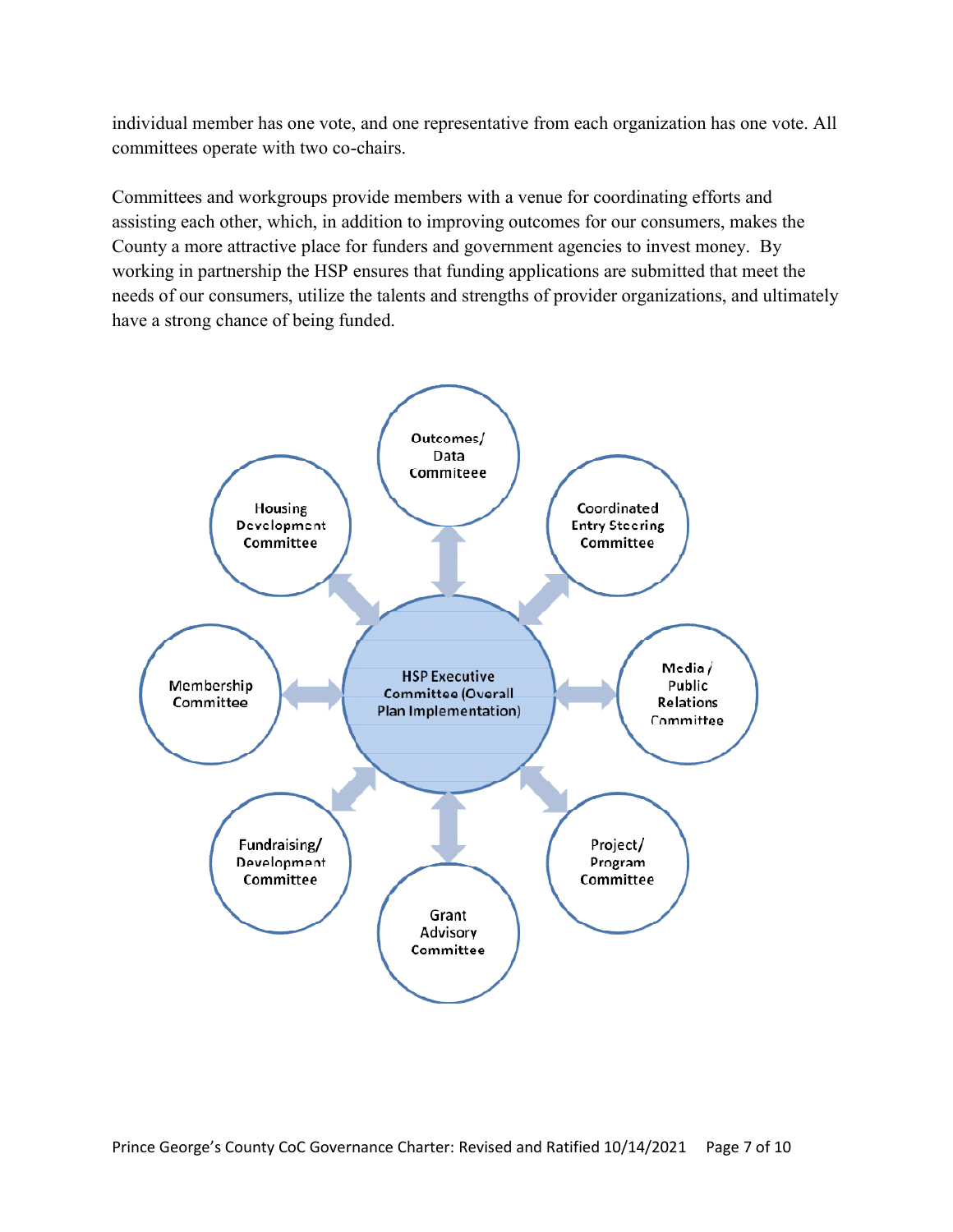### Outcomes/Data Committee

- Review and monitor aggregate CoC-wide performance through HMIS data, including the Annual Progress Report (APR), Annual Homeless Assessment Report (AHAR), Point in Time (PIT) count, and Housing Inventory Chart (HIC)
- Establish performance targets appropriate for population and program type in consultation with recipients and subrecipients
- Monitor recipients and subrecipients performance, evaluate outcomes, and recommend actions against poor performers
- Evaluate project outcomes of ESG and CoC programs, and report those outcomes to the Executive Committee
- Plan for and conduct a Point-In-Time (PIT) count of homeless persons within the CoC, including a housing inventory of shelters, transitional housing, and permanent housing for homeless persons.

Coordinated Entry Steering Committee: See the Prince George's County Continuum of Care: Coordinated Entry Process and Policies, incorporated herein by reference.

- Establish policies, procedures and performance benchmarks for the County's Coordinated Entry System
- Conduct an annual gaps analysis of homelessness needs and services
- Resolve conflicts between organizations utilizing the Coordinated Entry System
- Coordinate funding resources to ensure the CES is fully operational and optimized within the County
- Research National Best Practices and provide education and training to the HSP

## Media/Public Relations Committee

- Promote a community-wide goal to end homelessness
- Provide education to the community on homeless issues

## Project/Program Committee

- Provide research and national best practices to other committees, subcommittees, and workgroups
- Organize relevant trainings on best practices for the CoC
- Create and recommend Standard Operating Procedures for the different segments of the Homeless Services System
- Workgroups

The HSP has 6 active workgroups that meet regularly to ensure that the needs of homeless sub-populations are met.

Unaccompanied Homeless and Unstably Housed Youth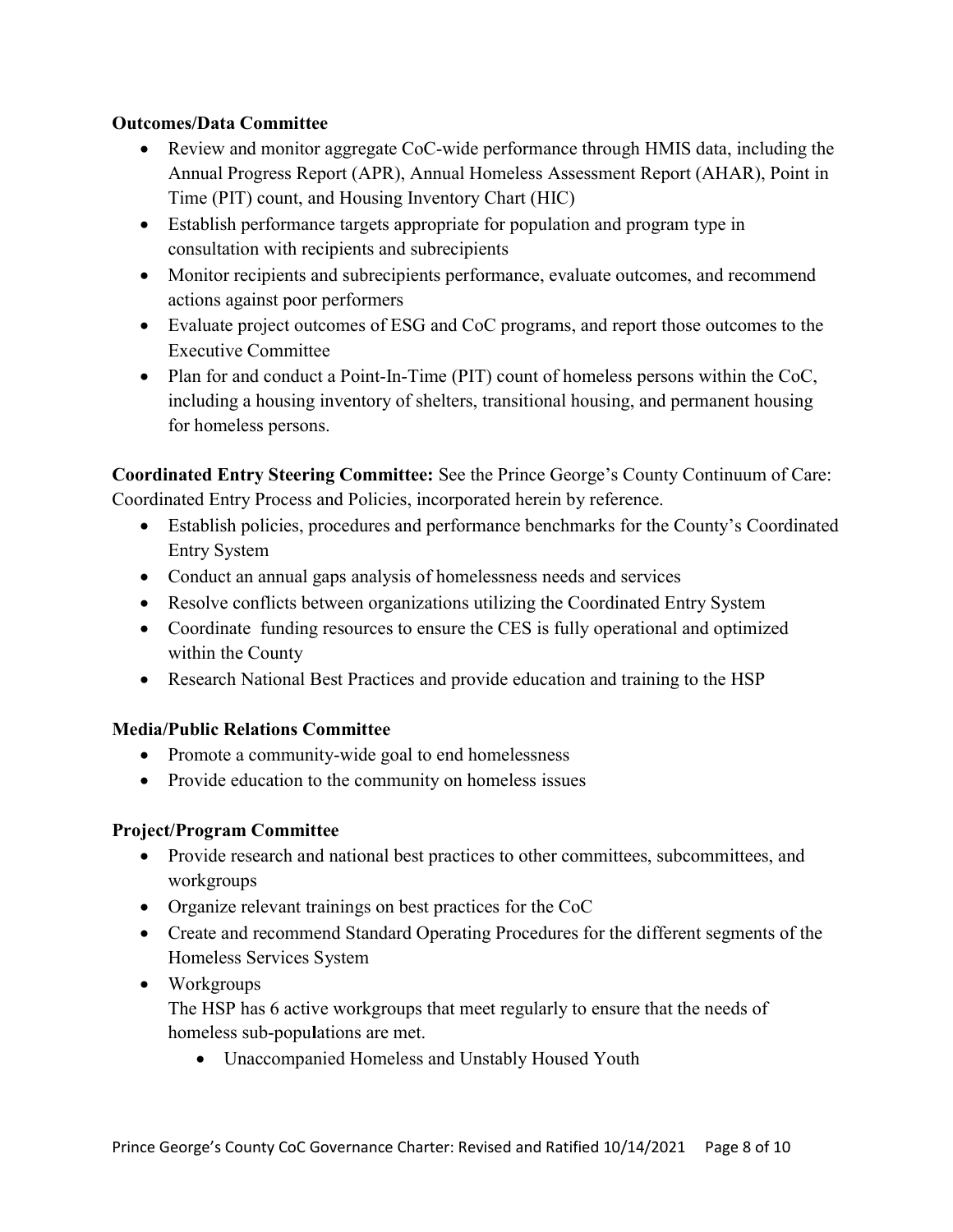- Chronically Homeless and persons experiencing severe somatic and/or behavioral health challenges
- Veterans
- Survivors of Domestic Violence, Human Trafficking and Sexual Assault
- Returning Citizens
- Elderly and Aging

# Grant Advisory Committee

- Design, operate, and follow a collaborative process for the development of joint CoC applications for federal funding, including HUD CoC funding.
- Establish priorities that align with local and federal policies for recommending projects for grant funding.
- Establish criteria for competitive ranking of applications that take into account local and federal goals, program performance and organizational capacity.

# Fundraising/Development Committee

- Research upcoming local, state and Federal grant competitions that could help forward the mission of the CoC and disseminate the information to the HSP
- Foster partnerships between HSP members that increase the competitiveness of grant proposals by expanding services offered while reducing redundancies

## Membership Committee

- Publish and disseminate an open invitation annually for persons within the Prince George's County CoC area to join as new CoC members
- Conduct an orientation session for new members at least annually
- Examine current HSP make-up and actively recruit membership from un/underrepresented populations, businesses and organizations
- Approve all membership applications

## Housing Development Committee

- Develop criteria and guidelines for use of Joint Transitional Housing-Rapid Rehousing, Rapid Rehousing, Permanent Supportive Housing, and Housing Voucher set-asides
- Develop Standard Operating Procedures for the use of emergency rental assistance and Rapid-Re-housing funds in the County
- Work with the Housing Authority, Department of Housing and Community Development, and housing developers to increase housing opportunities for the homeless and affordable housing within the County.
- Engage landlords and property owners
- Develop emergency relocation and move out strategies and policies